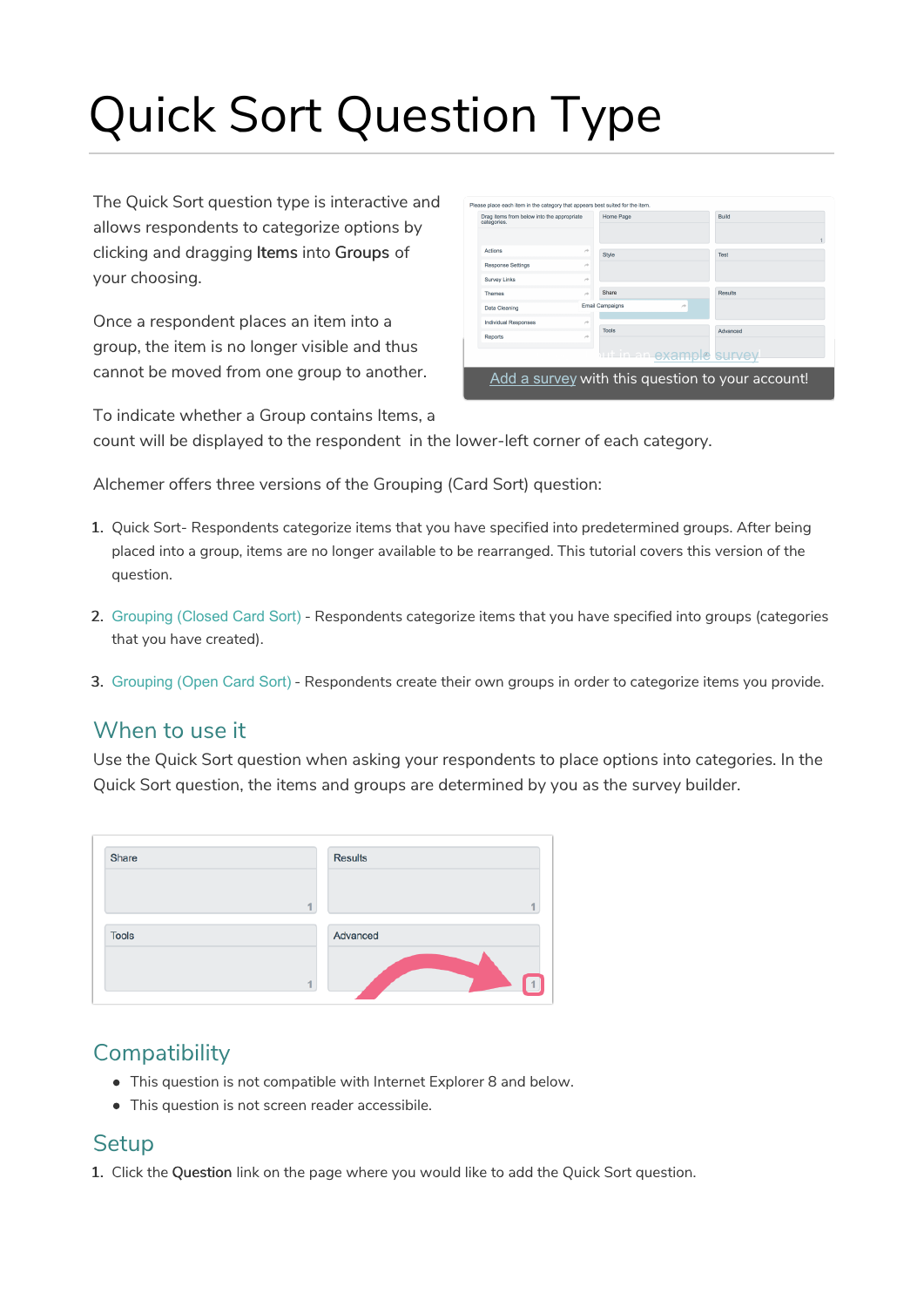- 2. Select Quick Sort from the Question Type dropdown and enter your overall question text.
- 3. Enter your Group names, these are the categories into which respondents will be placing your items. There will be 2 default group fields. You can delete these or customize them to get started.

| Home Page    | $\angle$ 1 $\times$ |        |
|--------------|---------------------|--------|
| <b>Build</b> | $\angle$ 1 x        |        |
| Style        | $\mathcal{P}$ 1     | $\sim$ |

4. Next, enter your Item names. These are the options that your respondents will be dragging/placing into the groups that you created in the previous step. There will be 2 default item fields. You can delete these or customize them to get started.

Items can be text or images. Images can be added via the add image icon highlighted below.

| <b>Items</b>         |                          | Common |
|----------------------|--------------------------|--------|
| Survey Download      | $\sum$                   | ⋒      |
| Translations         | $\overline{\phantom{a}}$ | Tm     |
| Individual Responses | $\overline{\phantom{a}}$ | Till   |
| Questions            | $\overline{\mathbf{z}}$  | 倫      |

## Layout Options

On the Layout tab, you can adjust how your Items are initially presented, as well as how they are displayed once placed into a Group.

| <b>Grouping (Open Card Sort)</b> |                      |                                   |        |                 |  |  |  |
|----------------------------------|----------------------|-----------------------------------|--------|-----------------|--|--|--|
| Question                         | Logic                | Validation                        | Layout | Piping / Repeat |  |  |  |
| Layout                           |                      |                                   |        |                 |  |  |  |
|                                  | Show all items/cards | Only show one item/card at a time |        |                 |  |  |  |
|                                  | Number of Columns    | $\overline{2}$                    |        |                 |  |  |  |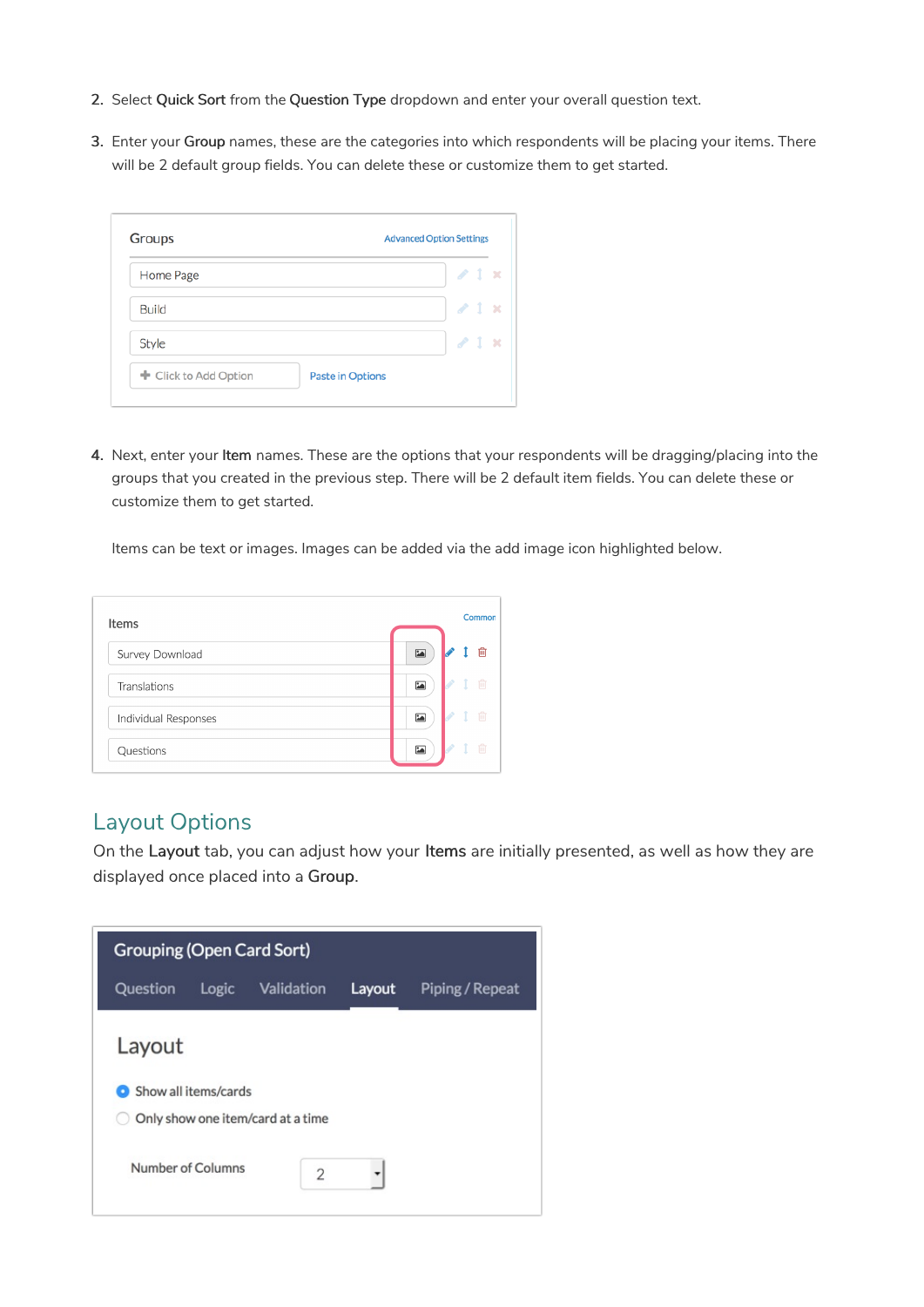By default, all available Items are displayed to the survey respondent. If you prefer to show only one item to your respondents at a time, select Only show one item/card at a time . This will result in the following configuration:

| Please place each item in the category that appears best suited for the item. |                     |                                                           |  |  |  |  |
|-------------------------------------------------------------------------------|---------------------|-----------------------------------------------------------|--|--|--|--|
|                                                                               |                     | Drag items from below into the<br>appropriate categories. |  |  |  |  |
|                                                                               | <b>Translations</b> |                                                           |  |  |  |  |
| Home Page                                                                     |                     | <b>Build</b>                                              |  |  |  |  |
|                                                                               |                     |                                                           |  |  |  |  |

#### Number of Columns

Depending on the number of groups that you have created, you may choose to adjust how many groups are displayed per row. Adjust the Number of Columns option to select the number that best suits your display needs.

# Customize Question Instructions

Alchemer provides the following default instructions for the Quick Sort question: "Drag items from the list below into the appropriate categories."

- 1. If you prefer to provide your own custom instructions, the default text can be edited. Go toTools > Text & Translations. Select the language where you want to make this text change and select the Messages section.
- 2. Locate the item labeled Card Sort Instructions and edit the item to provide your own custom instructions. You can also update the text seen by respondents when there are no more available items to categorize. Empty is the default text provided by Alchemer.

Drop an item here to create a new category

Type a name for group

 $\triangle$  Edit

 $\mathscr{P}$  Edit

 $\mathscr{P}$  Edit

| <b>Messages</b>                                |                                                                                      |                                                                                      |                            |
|------------------------------------------------|--------------------------------------------------------------------------------------|--------------------------------------------------------------------------------------|----------------------------|
| <b>Survey Closed Message</b>                   | This survey is not accepting additional responses at this time.<br><b>Thank You!</b> | This survey is not accepting additional responses at this time.<br><b>Thank You!</b> | $\triangle$ Edit           |
| Dropdown Menu Intro                            | -- Please Select --                                                                  | -- Please Select --                                                                  | $\blacktriangleright$ Edit |
| Drag & Drop Intro                              | Drag items from the left-hand list into the right-hand list to<br>order them.        | Drag items from the left-hand list into the right-hand list to<br>order them.        | $\blacktriangleright$ Edit |
| <b>Card Sort Instructions</b>                  | Drag items from below into the appropriate categories.                               | Drag items from below into the appropriate categories.                               | ✔ Edit                     |
| <b>Open Card Sort Instructions</b><br>(Mobile) | Select a group from below for this item.                                             | Select a group from below for this item.                                             | $\blacktriangleright$ Edit |
| <b>Open Card Sort Button (Mobile)</b>          | Add a New Group                                                                      | Add a New Group                                                                      | $\triangle$ Edit           |
| <b>Empty State</b>                             | Empty                                                                                | Empty                                                                                | $\triangle$ Edit           |
| Delete category message                        | Click here to delete                                                                 | Click here to delete                                                                 | $\blacktriangleright$ Edit |

Learn more about updating standard survey messaging here.

# Survey Taking

Add category message Placeholder text for open card

sort category

The Quick Sort question displays like so on a desktop or laptop:

Drop an item here to create a new category

Type a name for group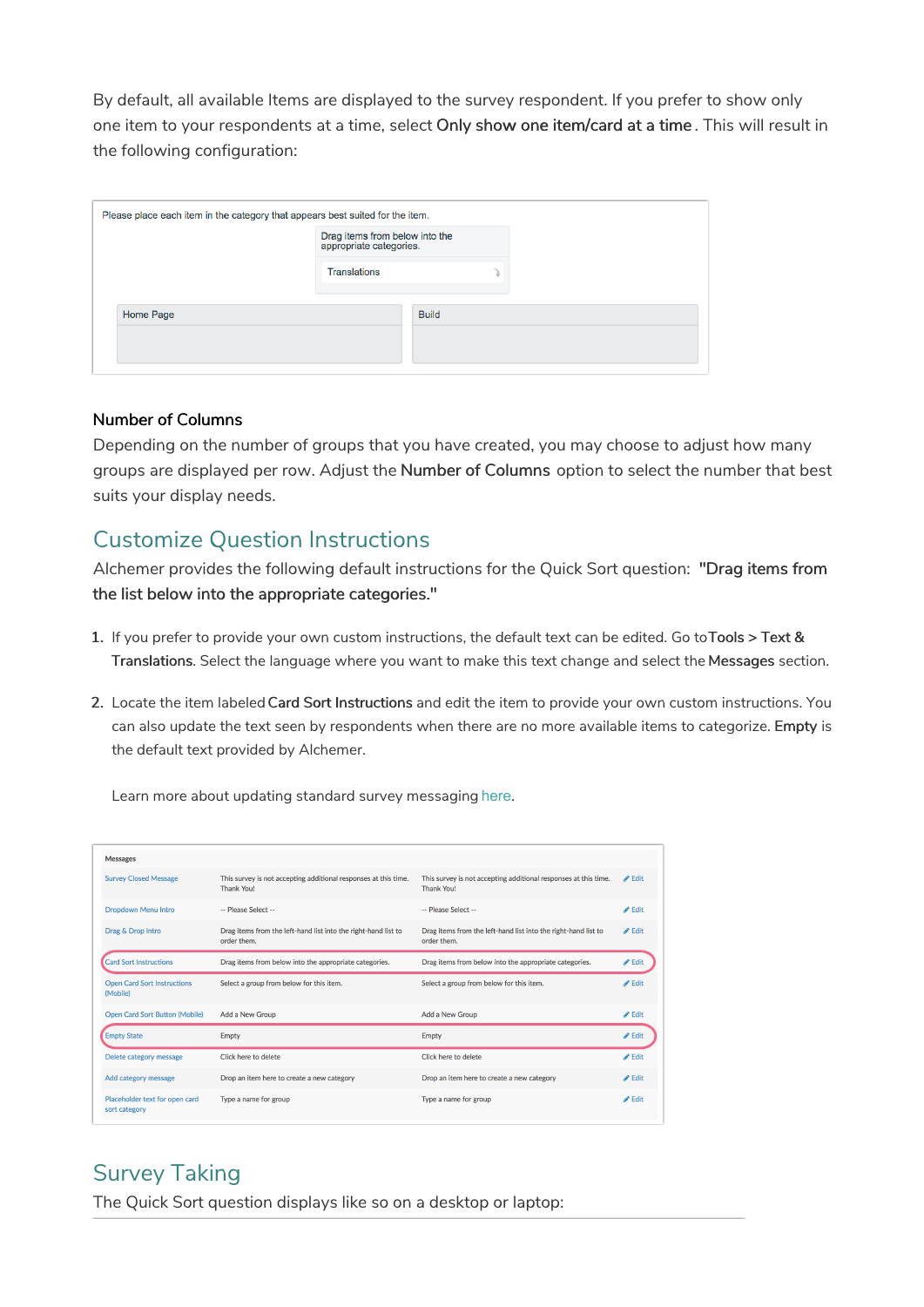| Drag items from below into the<br>appropriate categories. |               | Home Page                | <b>Build</b>        |
|-----------------------------------------------------------|---------------|--------------------------|---------------------|
| <b>Survey Download</b>                                    | ×             | <b>Style</b>             | <b>Test</b>         |
| <b>Survey Links</b>                                       | À             |                          |                     |
| <b>Translations</b>                                       | ×             |                          |                     |
| <b>Themes</b>                                             | $\rightarrow$ | <b>Response Settings</b> | v<br><b>Results</b> |
| Data Cleaning                                             | ×             |                          |                     |
| Reports                                                   | $\rightarrow$ |                          |                     |
| <b>Individual Responses</b>                               | À             | <b>Tools</b>             | Advanced            |
| <b>Email Campaigns</b>                                    | ×             |                          |                     |
| <b>Actions</b>                                            | À             |                          |                     |

When optimized for mobile devices the Quick Sort question is quite different as mobile screens are much smaller and dragging and dropping is more difficult. As you can see each item is displayed one at a time and the groups that you can "sort" into are displayed as answer options.

| <b>Quick Sort Question Type</b>                                                                   |
|---------------------------------------------------------------------------------------------------|
| Please place each item in the category that<br>appears best suited for the item.<br><b>Themes</b> |
| Home Page                                                                                         |
| Build                                                                                             |
| Style                                                                                             |
| Test                                                                                              |
| Share                                                                                             |
| Results                                                                                           |
| Tools                                                                                             |
| Advanced                                                                                          |
| 0%                                                                                                |

# Reporting

Quick Sort questions report as a Table with a count and frequency for each Item and Group combination.